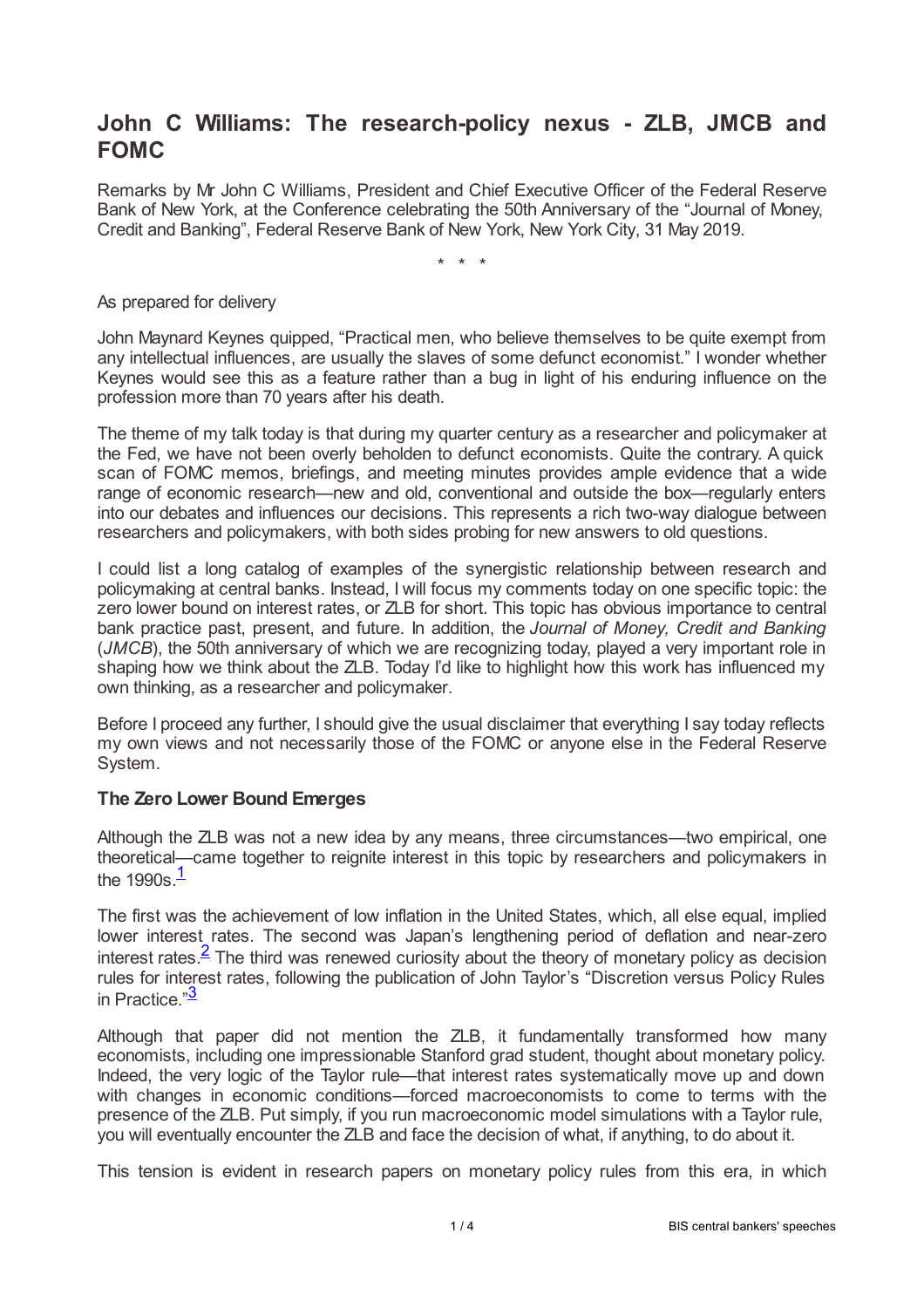authors either sidestepped the ZLB or ignored it altogether. In fact, I'll plead guilty as charged when it comes to my own research during this period. At the same time, a small cadre of researchers at the Fed and in academia started to take the ZLB head-on and explore its effects in macro models. $\frac{4}{3}$  $\frac{4}{3}$  $\frac{4}{3}$ 

<span id="page-1-1"></span><span id="page-1-0"></span>Research on the ZLB quickly made its way to policymakers. The ZLB was analyzed in a note to the FOMC in the summer of 1998 and discussed at the subsequent FOMC meeting in July.<sup>[5](#page-2-4)</sup> That discussion led to interest at the Fed in having a research conference to provide a broad set of views and perspectives on the ZLB.

This convergence in interest between researchers and policymakers resulted in a Federal Reserve conference on "Monetary Policy in a Low-Inflation Environment" held in Woodstock, Vermont, in October 1999. The conference proceedings were subsequently published in a special issue of the *Journal of Money, Credit and Banking* in November 2000. The goal of the conference was to bring together academic and Fed researchers and policymakers to study the implications of low inflation and the ZLB from a variety of perspectives.  $6$ 

<span id="page-1-2"></span>Looking back, what stands out the most from this conference was the richness and diversity of thought brought to a topic that had lain mostly dormant for many decades. There were papers on the historical experience with very low inflation and interest rates, and on financial market functioning in such an environment. The conference concluded with an international policymaker panel.

<span id="page-1-3"></span>Three of the conference papers were directly related to conducting monetary policy in relation to the ZLB. Specifically, Ben McCallum's paper examined the use of the exchange rate as an additional instrument for monetary policy in the context of a model where a "portfolio balance" channel allowed for deviations from uncovered interest parity.<sup> $7$ </sup> In my paper with Dave Reifschneider, we explored the effects of the ZLB on the macro economy and evaluated alternative monetary policy strategies, including versions of average-inflation and price-level targeting. $8$  To his credit, Marvin Goodfriend went outside the box and considered three avenues to overcome the ZLB: charging negative interest rates on reserves and cash; conducting largescale purchases of long-term securities to reduce the external finance premium; and outright monetary transfers to the public.<sup>[9](#page-3-3)</sup>

<span id="page-1-5"></span><span id="page-1-4"></span>What is striking rereading these papers today is how all authors took for granted that the ZLB was a real problem that needed addressing, and how they approached it in novel and different ways. This despite the fact that the economy was in the midst of a productivity-driven boom, the longest expansion on record, and the prevailing federal funds rate was 5.25 percent. These papers and the ensuing discussions and debates planted seeds that would germinate in research and policymaking. Central banks across the globe ultimately used variations of nearly all of the tools discussed at the conference. Indeed, the topics of interest rate policies, targeting asset prices, asset purchases, and negative interest rates are among the most prominent discussions in monetary economics today.

<span id="page-1-6"></span>Importantly, this research made its way straight to policymakers within a few years—a quick turnaround by central bank standards! In January 2002, Marvin, Dave, and I reprised our roles from the conference in briefings to the FOMC. $\frac{10}{10}$  $\frac{10}{10}$  $\frac{10}{10}$  And in June 2003, Vince Reinhart briefed the FOMC on alternative monetary policy approaches—including asset purchases and forward guidance—to mitigate the effects of the  $ZLB$ .<sup>[11](#page-3-5)</sup> This was followed by a flurry of further research by academics and central bank economists that delved deeper into these topics. $\frac{12}{ }$  $\frac{12}{ }$  $\frac{12}{ }$ 

# <span id="page-1-8"></span><span id="page-1-7"></span>**Putting Research into Practice**

This research had important practical lessons for policymakers in the United States and abroad following the global financial crisis. One lesson was that short-term rates should be cut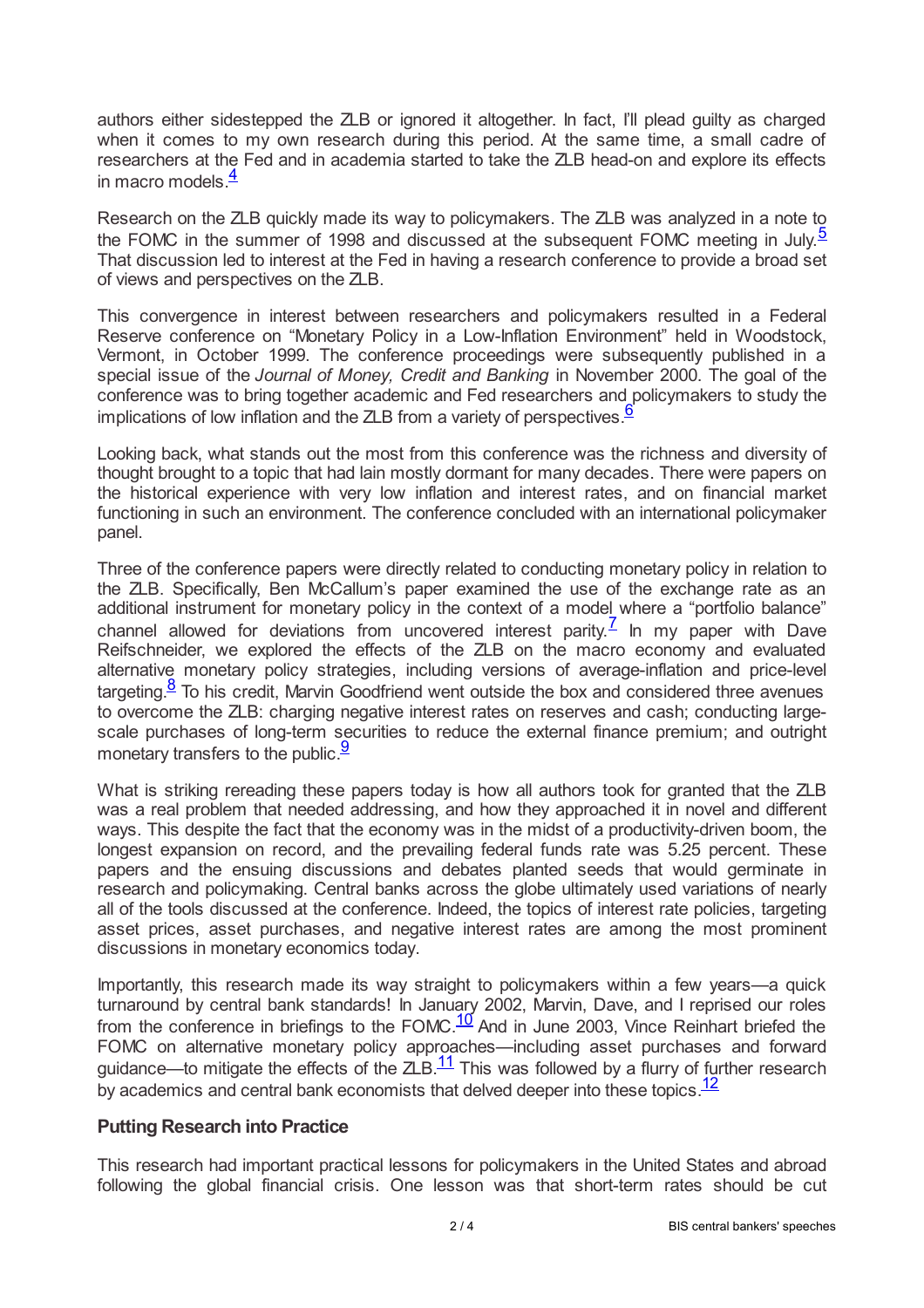<span id="page-2-6"></span><span id="page-2-5"></span>aggressively when deflation or a severe downturn threatens.<sup>[13](#page-3-7)</sup> That is, do not "keep your powder dry." A second lesson is that short-term rates should be kept "lower for longer" as the economy recovers. $\frac{14}{14}$  $\frac{14}{14}$  $\frac{14}{14}$  A third is that large-scale asset purchases (LSAPs) can complement conventional policy actions by making financial conditions more favorable for growth even when short rates are constrained by the ZLB.<sup>[15](#page-3-9)</sup>

<span id="page-2-8"></span><span id="page-2-7"></span>Armed with these insights, policymakers were prepared and able to act quickly and decisively when the financial crisis hit. A great deal was learned about the ZLB and unconventional policy tools along the way. $\frac{16}{10}$  $\frac{16}{10}$  $\frac{16}{10}$  Indeed, another conference organized by the Boston Fed was held in October 2010 to assess lessons learned, and the proceedings of that conference were published in a special issue of the *JMCB* in February 2012. For me, the most interesting aspect of that conference was that participants took the ZLB as a defining feature of the landscape: what was once viewed as primarily theoretical had become grounded in practice and experience.

# **The ZLB in 2019**

This brings me to today. The Federal Reserve has embarked on a review of its monetary policy strategic framework. As was the case 20 years ago, the question is how to best achieve our monetary policy goals in the context of low inflation and the ZLB. Indeed, the policy questions we are grappling with today are exactly the ones laid out in Woodstock. The one fresh wrinkle is that with estimates of the neutral real interest rate much lower than those that prevailed 20 years ago, the ZLB is likely to be an even more powerful force than was imagined in 1999.<sup>[17](#page-3-11)</sup>

<span id="page-2-9"></span>In approaching this question today, we should take lessons from the conference held in Woodstock 20 years ago: Bring together leading researchers and policymakers, draw out the best and most creative thinking, and take a long-run view of how we can navigate the environment before us. I am happy to say that this process is already in train, with the Fed's framework review incorporating perspectives from a wide range of stakeholders, culminating in an academic conference next week in Chicago.

# **Conclusion**

In closing, I want to add a personal thanks to Ken West for all he has done to promote outstanding research that is both innovative and relevant to the real-world problems that central banks face. And my best wishes for the *JMCB*, which I hope may continue its illustrious record for the next 50 years. As a researcher and policymaker, the one thing I am certain about is that fostering an open and active dialogue between researchers and policymakers is the best way for us to succeed in our work.

### Thank you.

- <span id="page-2-2"></span><sup>3</sup> John B. Taylor, [Discretion](web.stanford.edu/~johntayl/Onlinepaperscombinedbyyear/1993/Discretion_versus_Policy_Rules_in_Practice.pdf) versus Policy Rules in Practice, Carnegie-Rochester Conference Series on Public Policy, Volume 39, pp. 195–214, 1993.
- <span id="page-2-3"></span>[4](#page-1-0) For an early example, see Jeffery C. Fuhrer and Brian F. Madigan, Monetary Policy When Interest Rates Are Bounded at Zero, The Review of [Economics](www.mitpressjournals.org/doi/abs/10.1162/003465397557150) and Statistics, Volume 79, Issue 4, pp. 573-85, November 1997; for further references see Reifschneider and Williams (2000), and Clouse et al., 2003.
- <span id="page-2-4"></span>[5](#page-1-1) Board of Governors of the Federal Reserve System, **FOMC transcript**, June 30-July 1, 1998.

<span id="page-2-0"></span> $\frac{1}{1}$  $\frac{1}{1}$  $\frac{1}{1}$  For references to the early literature, see James Clouse, Dale Henderson, Athanasios Orphanides, David H. Small, and P.A. Tinsley, Monetary Policy When the Nominal Short-Term Interest Rate Is Zero, The B.E. Journal of Macroeconomics, De Gruyter, Volume 3, Issue 1, pp. 1-65, September 2003.

<span id="page-2-1"></span> $^2$  $^2$  Paul Krugman, <u>It's Baaack: Japan's Slump and the Return of the Liquidity Trap,</u> Brookings Papers on Economic Activity, The Brookings Institution, Volume 29, Issue 2, pp. 137-206, 1998.